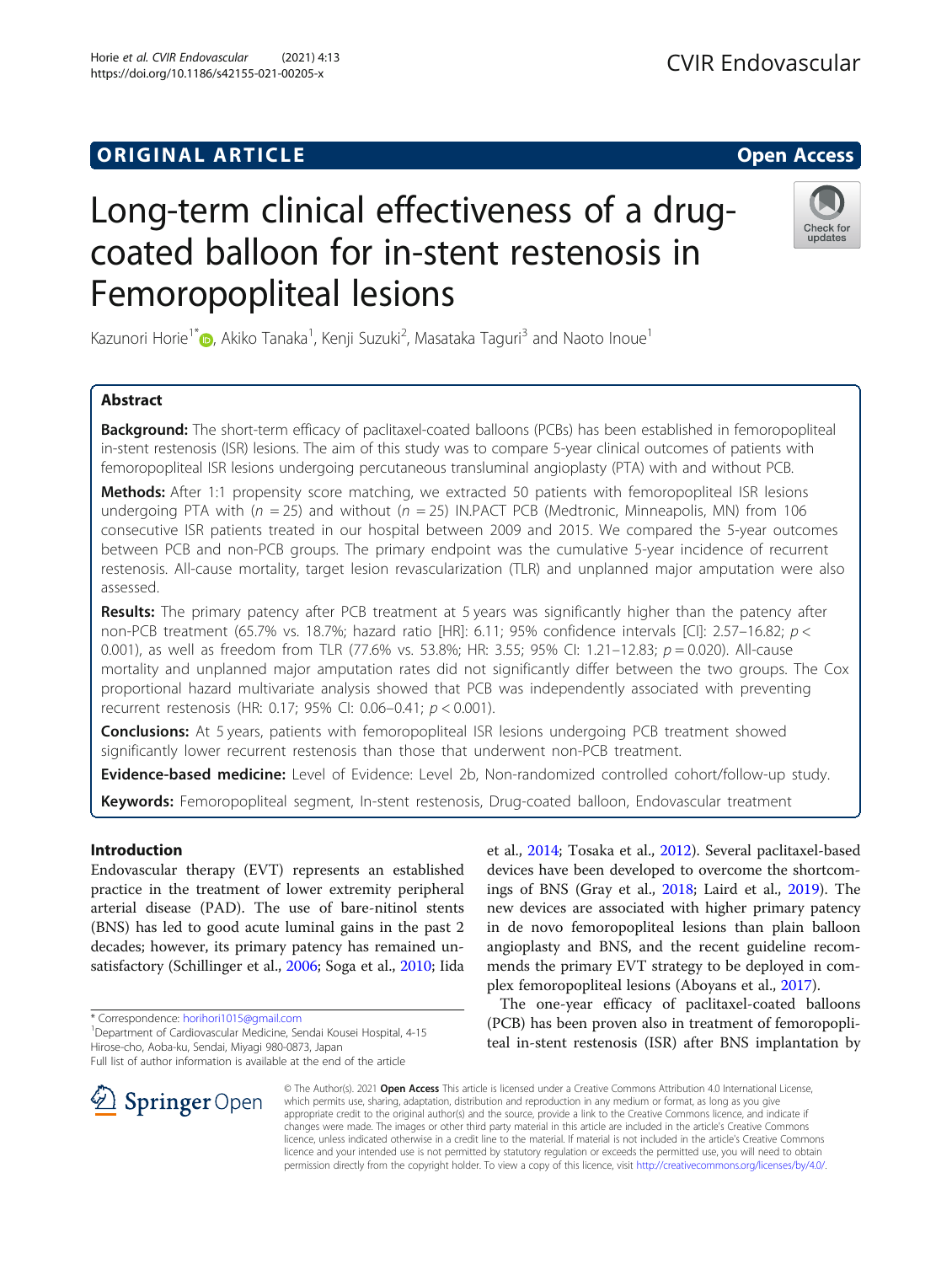<span id="page-1-0"></span>randomized control trials (RCT) comparing to plain balloon angioplasty; therefore, PCB is one of the best solutions for ISR lesions (Krankenberg et al., [2015;](#page-7-0) Kinstner et al., [2016](#page-7-0); Ott et al., [2017;](#page-8-0) Cassese et al., [2018\)](#page-7-0). On the other hand, few studies have investigated the long-term patency after PCB treatment in ISR lesions of femoropopliteal segments, and the longest follow-up outcomes have been reported up to 3 years in the previous study (Grotti et al., [2016\)](#page-7-0). In this study, we retrospectively compared the 5-year clinical outcomes of patients with femoropopliteal ISR undergoing percutaneous transluminal angioplasty (PTA) with and without PCB.

#### Methods

#### Study population

This retrospective, single-center, non-randomized study was performed to compare the immediate and 5-year outcomes of consecutive patients with femoropopliteal ISR lesions who underwent PTA using PCB (PCB group) and plain balloons (non-PCB group). Given that PCB has been commercially available since December 2018 in our country, we privately imported IN.PACT Pacific PCB (Medtronic, Minneapolis, MN) from 2008 to 2014 after approval by the institutional review board of our hospital. We analyzed 106 consecutive Asian patients (mean age:  $72.1 \pm 8.7$  years; 68 males) with symptomatic PAD who underwent PTA for femoropopliteal ISR lesions at our hospital from 2009 to 2015 (Fig. 1). The key inclusion criteria were age > 50 years, symptomatic PAD (Rutherford category 2 to 5), ISR > 70% at the stented site in femoropopliteal segments (Kinstner et al., [2016](#page-7-0)). We excluded patients with acute limb ischemia and/or short life expectancy, as in the previous studies (Cassese et al., [2018](#page-7-0)). The study protocol was developed in accordance with the Declaration of Helsinki and was



approved by the institutional review board of our hospital (approval no. 27–33). Informed consent was obtained from all patients.

# Procedures

After local anesthesia with 2.0% xylocaine, a 6.0- or 7.0- French guiding sheath was inserted via the ipsi- or contralateral common femoral artery. Unfractionated heparin (5000 IU) was injected initially from the sheath, with an additional 2000 IU given intravenously every hour. In cases of in-stent occlusion, we initially attempted lumencrossing using 0.018- or 0.014-in. guidewires and microcatheters. If that was unsuccessful, the loop-wire technique was applied, using a 0.035- or 0.018-in. hydrophilic guidewire. If necessary, a retrograde approach was implemented, via either the popliteal or tibial arteries. At first, PTA was performed using plain balloons with nominal diameters same as the reference vessel diameter and with matched length to the lesion's, evaluated by visual estimation. Balloon dilatation was continued for at least 60 s. IN.PACT PCB was available in nominal diameters of 4 and 6 mm and nominal lengths of 60, 80, and 120 mm in our hospital. When the operators adjudicated that lesions could be covered by one or two PCB with the above sizes after successful balloon dilatation, IN.PACT PCB was dilated for at least 60 s. Inflation time was based on the previous studies conducting PCB treatment (Krankenberg et al., [2015](#page-7-0); Fanelli et al., [2014](#page-7-0)). PCB treatment was used after successful pre-dilatation; therefore, bail-out stenting was not performed in the PCB group.

### Definition and study endpoints

All the lesions were characterized according to the Trans-Atlantic Inter-Society Consensus (TASC) II and Tosaka classification (Tosaka et al., [2012](#page-8-0); Eur J Vasc Endovasc Surg, [2007](#page-8-0)). The immediate success of PTA was defined as achieving any residual stenosis of < 30% of the reference diameter, adjudicated by visual estimation. The Proposed Peripheral Arterial Calcium Scoring System was used to categorize the degree of native femoropopliteal lesion calcification (Rocha-Singh et al., [2014](#page-8-0)). All angiograms were independently evaluated by two experienced operators for baseline lesion morphology and procedural success. In outpatient follow-up, color Doppler ultrasound assessment was performed routinely every 12 months after EVT to evaluate the patency of the vessel. Restenosis was defined as a peak systolic velocity ratio over 2.4 on duplex ultrasonography, which was considered to indicate > 50% narrowing (Fanelli et al., [2014\)](#page-7-0). The primary study endpoint was the recurrent restenosis within 5 years after PTA for ISR lesions. The secondary endpoints were all-cause mortality, target lesion revascularization (TLR) and unplanned major amputation within 5 years.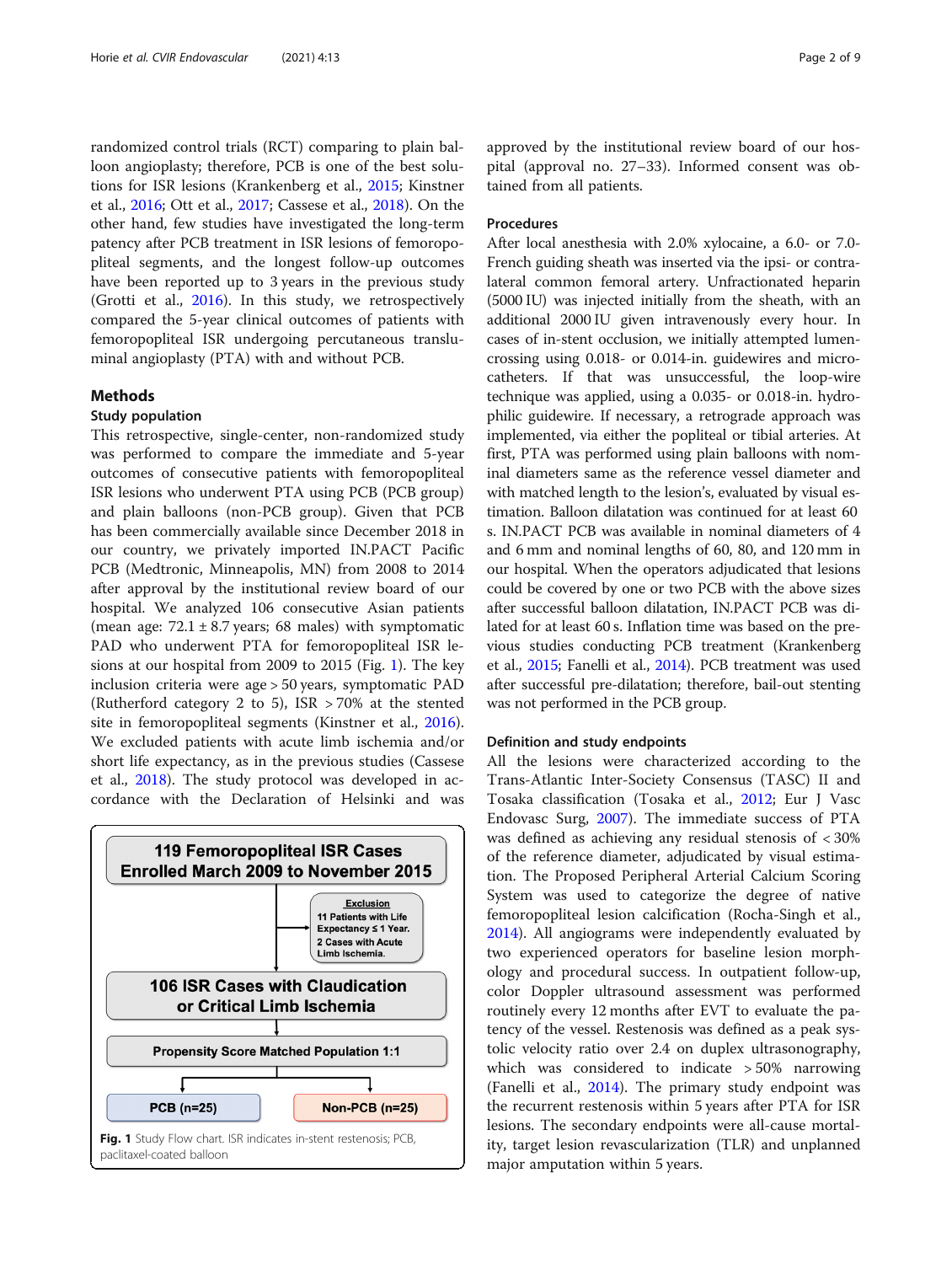# Statistical analysis

In this study, a propensity score (PS) matching analysis was performed to adjust for the differences in baseline clinical characteristics between the two groups. The PS was estimated by a logistic regression model that included patient and lesion characteristics listed in Tables 1 and [2](#page-3-0) as exploratory variables. The matching was performed using the nearest-neighbor method, with a caliper of 0.20. Categorical variables were presented as counts (percentages) and compared using the Chisquared or Fisher's exact tests. Continuous variables were expressed as mean ± standard deviations and compared using the Student's t-test or the Mann-Whitney U test based on their distributions. In the matched population, the cumulative incidence of study endpoints was estimated using the Kaplan-Meier method. Hazard ratios (HRs) for recurrent restenosis, all-cause mortality, and TLR were compared between the PCB and non-PCB groups. To identify possible risk factors for recurrent restenosis, HRs for clinically selected patients, lesions, and procedural variables were estimated by univariate and multivariate Cox models. All statistical analyses were performed by two physicians using JMP version 14 (SAS Institute, Cary, NC). Values of  $P < 0.05$  were considered statistically significant.

|  |  |  | <b>Table 1</b> Baseline Clinical Characteristics |
|--|--|--|--------------------------------------------------|
|--|--|--|--------------------------------------------------|

# Results

## Study population

After PS matching, the final study population consisted of 25 matched patients in each group (Fig. [1](#page-1-0)).

### Baseline clinical characteristics

Baseline patient and lesion characteristics before and after PS matching are displayed in Tables 1 and [2.](#page-3-0) Before PS matching, no significant differences in baseline clinical characteristics were observed between PCB and non-PCB groups, except for ISR patterns. After PS matching, baseline patient and lesion characteristics were well balanced between the two groups. Table [3](#page-4-0) shows the comparison of procedural characteristics and results. Before and after PS matching, the balloon sizes and pressure before PCB dilatation were similar between the two groups. Since PCB was used after successful balloon pre-dilatation, the patients in the PCB group did not undergo bail-out stenting. The bail-out stenting was performed in 20 patients of the original population in the non-PCB group and the 12 patients had Tosaka III lesions (60.0%). The PCB dilatation was successful in all patients of the PCB group. There was no significant difference in the rates of complications between the two groups.

| <b>Variables</b>                    | <b>Overall population</b> |                    |                  | <b>Matched population</b> |                    |       |
|-------------------------------------|---------------------------|--------------------|------------------|---------------------------|--------------------|-------|
|                                     | PCB $(n = 32)$            | Non-PCB $(n = 74)$ | $\boldsymbol{p}$ | $PCB (n = 25)$            | Non-PCB $(n = 25)$ | p     |
| Age, years*                         | $70.8 \pm 7.2$            | $76.7 \pm 9.3$     | 0.320            | $71.9 \pm 7.5$            | $71.5 \pm 8.9$     | 0.864 |
| Male sex*                           | 20(62.5)                  | 48 (64.9)          | 0.816            | 17(68.0)                  | 17(68.0)           | 1.000 |
| Body mass index, kg/m <sup>2*</sup> | $23.8 \pm 3.7$            | $23.3 \pm 3.5$     | 0.531            | $23.4 \pm 3.7$            | $23.6 \pm 2.4$     | 0.770 |
| Hypertension*                       | 31 (96.9)                 | 64 (86.5)          | 0.167            | 24 (96.0)                 | 25 (100.0)         | 1.00  |
| Diabetes mellitus*                  | 26 (81.3)                 | 49 (66.2)          | 0.163            | 19 (76.0)                 | 17 (68.0)          | 0.754 |
| Dyslipidemia*                       | 15 (46.9)                 | 37 (50.0)          | 0.768            | 11(44.0)                  | 13 (52.0)          | 0.571 |
| Current smoker*                     | 8(25.0)                   | 15(20.3)           | 0.614            | 5(20.0)                   | 5(20.0)            | 1.000 |
| Chronic kidney disease*             | 11(34.4)                  | 32 (43.2)          | 0.391            | 9(36.0)                   | 7(28.0)            | 0.762 |
| Hemodialysis*                       | 2(6.3)                    | 11(14.9)           | 0.336            | 2(8.0)                    | 2(8.0)             | 1.000 |
| Rutherford class*                   |                           |                    | 0.067            |                           |                    | 1.000 |
| 2/3                                 | 31 (96.9)                 | 62 (83.8)          |                  | 24 (96.0)                 | 25 (100.0)         |       |
| $\overline{4}$                      | 1(3.1)                    | 7(9.5)             |                  | 1(4.0)                    | (0.0)              |       |
| 5                                   | 0(0.0)                    | 5(6.8)             |                  | 0(0.0)                    | 0(0.0)             |       |
| Ankle brachial index                | $0.63 \pm 0.12$           | $0.60 \pm 0.15$    | 0.375            | $0.62 \pm 0.13$           | $0.61 \pm 0.11$    | 0.792 |
| Medication at treatment of ISR      |                           |                    |                  |                           |                    |       |
| Aspirin                             | 29 (90.6)                 | 67 (90.5)          | 1.000            | 22 (88.0)                 | 24 (96.0)          | 0.609 |
| P2Y12 antagonist                    | 21(65.6)                  | 52 (70.3)          | 0.637            | 16 (64.0)                 | 13 (52.0)          | 0.567 |
| Cilostazol                          | 15 (46.9)                 | 30 (40.5)          | 0.546            | 13 (52.0)                 | 13 (52.0)          | 1.000 |
| Oral anticoagulant                  | 2(6.3)                    | 14 (18.9)          | 0.140            | 2(8.0)                    | 5(20.0)            | 0.417 |

Categorical variables are expressed as number and percentage. Continuous variables are indicated as mean  $\pm$  SD

ISR indicates in-stent restenosis, PCB paclitaxel-coated balloon \*

Variables included in the multivariable analysis to estimate propensity score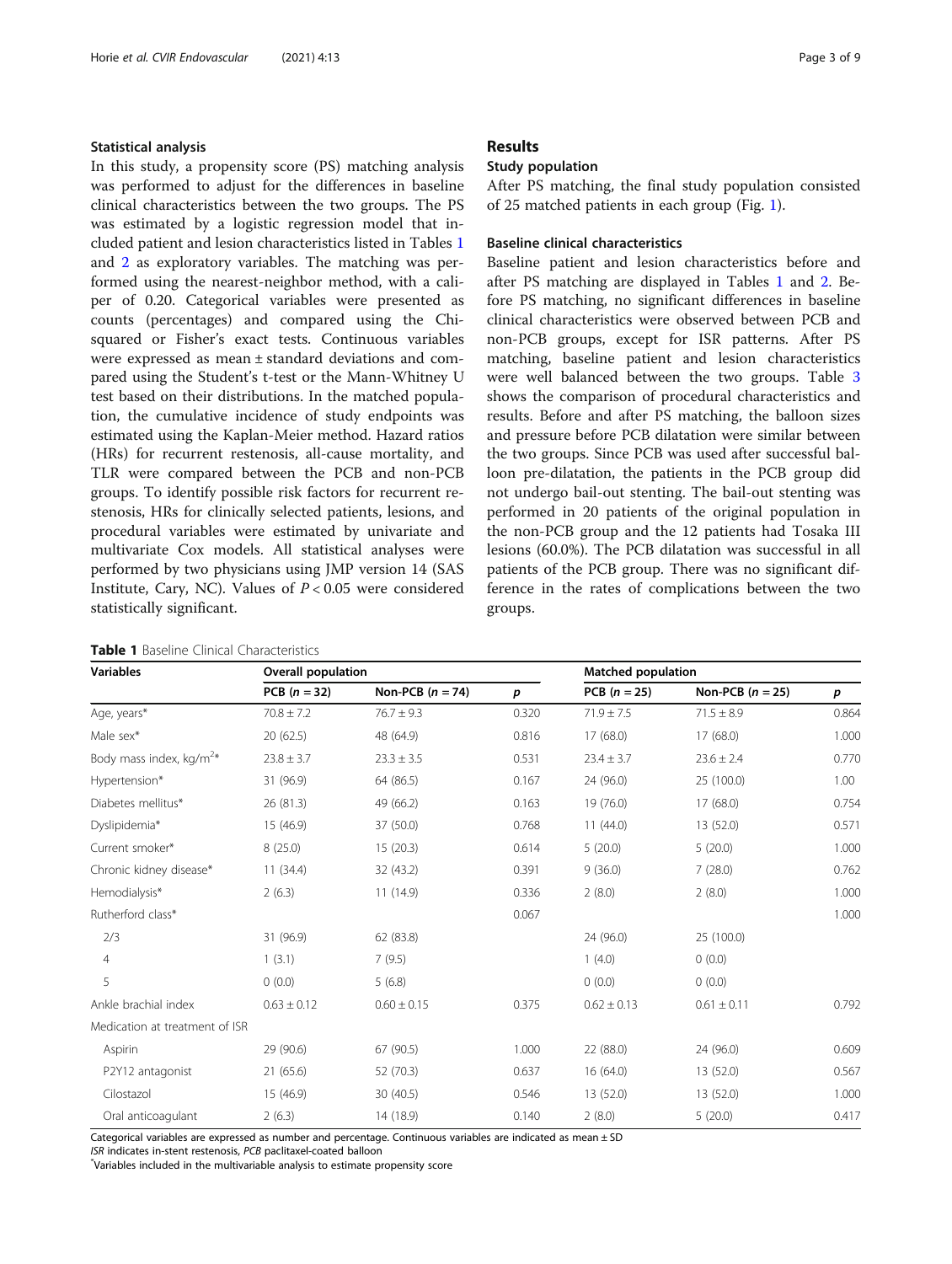<span id="page-3-0"></span>

| <b>Table 2</b> Baseline Lesion Characteristics |                    |                    |       |                           |                    |       |  |  |
|------------------------------------------------|--------------------|--------------------|-------|---------------------------|--------------------|-------|--|--|
| <b>Variables</b>                               | Overall population |                    |       | <b>Matched population</b> |                    |       |  |  |
|                                                | $PCB (n = 32)$     | Non-PCB $(n = 74)$ | р     | $PCB (n = 25)$            | Non-PCB $(n = 25)$ | p     |  |  |
| Target lesion                                  |                    |                    |       |                           |                    |       |  |  |
| Superficial femoral artery                     | 32 (100.0)         | 74 (100.0)         | 1.000 | 25 (100.0)                | 25 (100.0)         | 1.000 |  |  |
| Involving popliteal artery                     | 4(12.5)            | 19 (25.7)          | 0.199 | 4(16.0)                   | 7(28.0)            | 0.496 |  |  |
| Reference vessel diameter, %                   | $5.65 \pm 0.40$    | $5.54 + 0.47$      | 0.282 | $5.61 \pm 0.37$           | $5.50 \pm 0.49$    | 0.367 |  |  |

# Table 2 Baseline Lesion Characteristics

| Lesion length of native disease, %       | $223.4 \pm 68.4$ | $200.9 \pm 81.4$ | 0.173   | $222.0 \pm 73.5$ | $209.6 \pm 78.4$ | 0.567 |
|------------------------------------------|------------------|------------------|---------|------------------|------------------|-------|
| Total occlusion of native disease, %     | 27 (84.4)        | 55 (74.3)        | 0.318   | 20 (80.0)        | 21 (84.0)        | 1.000 |
| TASC II classification of native disease |                  |                  | 0.177   |                  |                  | 0.217 |
| A/B                                      | 4(12.5)          | 21 (18.4)        |         | 3(12.0)          | 6(24.0)          |       |
| C                                        | 6(18.8)          | 15(20.3)         |         | 5(20.0)          | 5(20.0)          |       |
| D                                        | 22 (68.7)        | 38 (51.3)        |         | 17 (68.0)        | 14 (56.0)        |       |
| PACSS classification of native disease   |                  |                  | 0.937   |                  |                  | 0.702 |
| $0 - 3$                                  | 27 (84.4)        | 64 (86.5)        |         | 20 (80.0)        | 22 (88.0)        |       |
| $\overline{4}$                           | 5(15.6)          | 10(13.5)         |         | 5(20.0)          | 3(12.0)          |       |
| Types of ISR-related stents              |                  |                  | 1.000   |                  |                  | 1.000 |
| Bare-nitinol stent                       | 30 (93.7)        | 69 (93.2)        |         | 24 (96.0)        | 25 (100.0)       |       |
| SMART™                                   | 10(31.3)         | 21 (28.4)        |         | 7(28.0)          | 9(36.0)          |       |
| Luminexx™                                | 15 (46.9)        | 33 (44.6)        |         | 14 (56.0)        | 13 (52.0)        |       |
| Zilver 518™                              | 1(3.1)           | 3(4.1)           |         | 1(4.0)           | 0(0.0)           |       |
| Misago™                                  | 4(12.5)          | 11(14.9)         |         | 2(8.0)           | 2(8.0)           |       |
| <b>LIFE STENT™</b>                       | 0(0.0)           | 1(1.4)           |         | 0(0.0)           | 1(4.0)           |       |
| Drug-coated stent (Zilver PTX™)          | 2(6.3)           | 5(6.8)           |         | 1(4.0)           | 0(0.0)           |       |
| ISR pattern*                             |                  |                  | < 0.001 |                  |                  | 0.581 |
| Focal $(50$ mm)                          | 2(6.3)           | 25 (33.8)        |         | 2(8.0)           | 2(8.0)           |       |
| Diffuse (> 50 mm)                        | 24 (75.0)        | 22 (29.7)        |         | 19 (76.0)        | 16 (64.0)        |       |
| Occlusion                                | 6(18.7)          | 27(36.5)         |         | 4(16.0)          | 7(28.0)          |       |
| ISR length*                              | $120.3 \pm 59.3$ | $131.1 \pm 95.6$ | 0.555   | $126.0 \pm 57.4$ | $134.4 \pm 71.4$ | 0.649 |
| Distal run-off vessel                    |                  |                  | 0.378   |                  |                  | 1.000 |
| 2/3                                      | 23 (71.9)        | 45 (60.8)        |         | 17 (68.0)        | 18 (72.0)        |       |
| 0/1                                      | 9(28.1)          | 29 (39.2)        |         | 8(32.0)          | 7(28.0)          |       |
| Stent fracture classification            |                  |                  | 0.582   |                  |                  | 1.000 |
| 0/1/2                                    | 30 (93.7)        | 72 (97.3)        |         | 22 (92.0)        | 24 (96.0)        |       |
| $\geq 3$                                 | 2(6.3)           | 2(2.7)           |         | 2(8.0)           | 1(4.0)           |       |

Categorical variables are expressed as number and percentage. Continuous variables are indicated as mean  $\pm$  SD

ISR indicates in-stent restenosis, PACSS Proposed Peripheral Arterial Calcium Scoring System, PCB paclitaxel-coated balloon, TASC Trans-Atlantic

Inter-Society Consensus

\* Variables included in the multivariable analysis to estimate propensity score

### Clinical outcomes

Five-year follow-up information was obtained for 19 (76.0%) PCB patients and in 20 (80.0%) non-PCB patients ( $p = 1.000$ ) after PS matching. At 5 years, the rate of freedom from recurrent restenosis was significantly higher in the PCB group (65.7%) than that in the non-PCB group (18.7%) with a HR of 6.11 and 95% confidence interval (CI) of 2.57–16.82 ( $p < 0.001$ ; Table [4](#page-4-0) and Fig. [2\)](#page-5-0), as well as the rate of freedom from TLR (77.6% vs. 53.8%; HR: 3.55; 95% CI: 1.21–12.83; p = 0.020). The Rutherford category was improved in both groups similarly after the procedure; whereas the rate of patients with Rutherford category 0 and 1 was significantly higher in the PCB group at 5 years ( $p = 0.014$ ; Fig. [3](#page-5-0)). There was no significant difference between the two groups in terms of all-cause mortality (16.0% vs. 12.0%; HR: 1.34; 95% CI: 0.30–6.81;  $p = 0.699$ ) (Table [4\)](#page-4-0). No unplanned major amputation was observed in any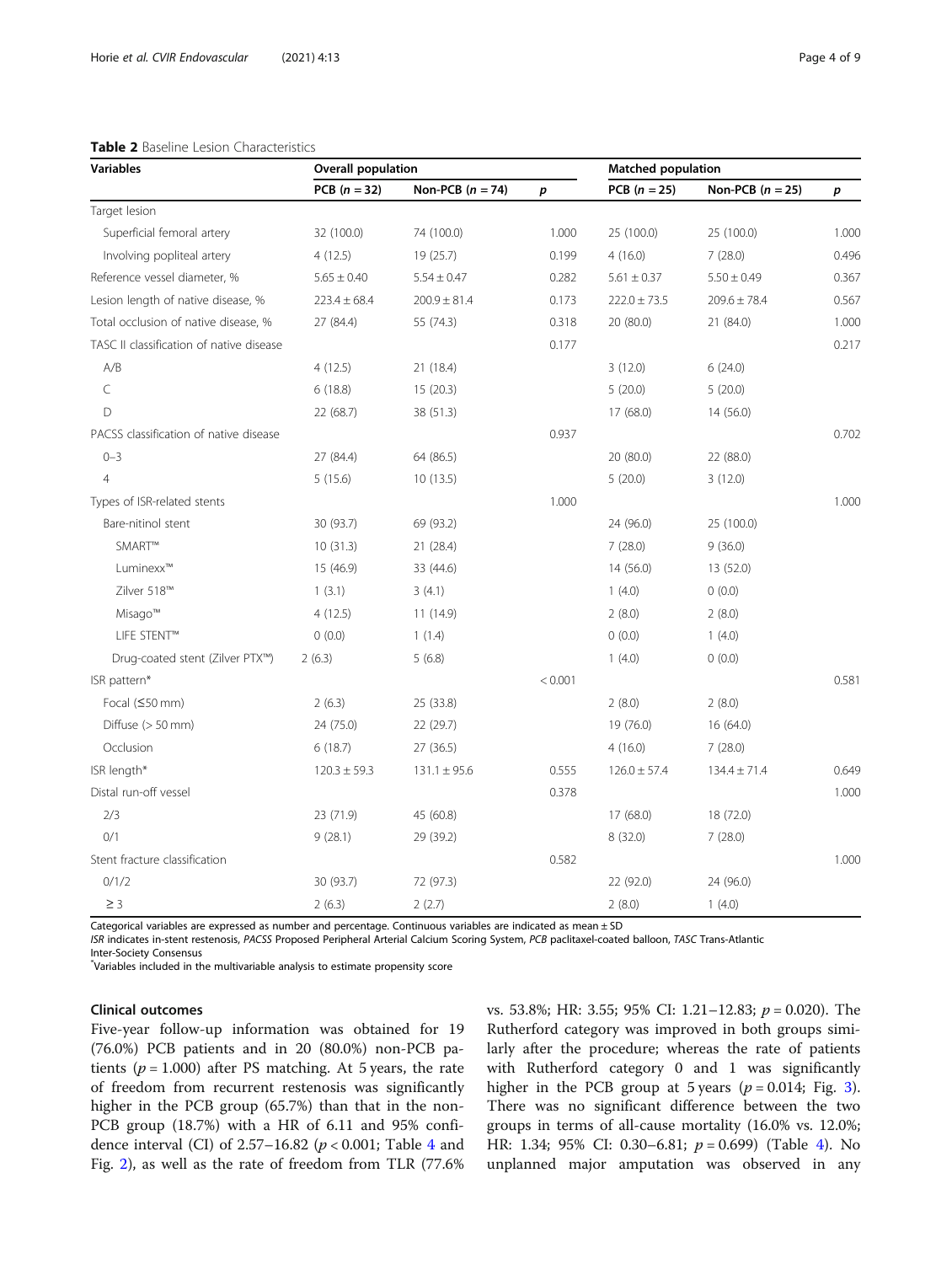#### <span id="page-4-0"></span>Table 3 Procedural Results

| <b>Outcomes</b>                           | <b>Overall population</b> |                          |                   | <b>Matched population</b> |                          |                  |
|-------------------------------------------|---------------------------|--------------------------|-------------------|---------------------------|--------------------------|------------------|
|                                           | $PCB (n = 32)$            | Non-PCB $(n = 74)$       | p                 | $PCB (n = 25)$            | Non-PCB $(n = 25)$       | $\boldsymbol{p}$ |
| Pre-dilatation                            | 32 (100.0)                | 74 (100.0)               | 1.000             | 25(100.0)                 | 25 (100.0)               | 1.000            |
| Balloon diameter of pre-dilatation, (mm)  | $5.27 \pm 0.54$           | $5.31 \pm 0.64$          | 0.729             | $5.22 \pm 0.46$           | $5.44 \pm 0.56$          | 0.137            |
| Balloon/artery ratio of pre-dilatation    | $0.94 \pm 0.11$           | $0.96 \pm 0.12$          | 0.307             | $0.93 \pm 0.10$           | $0.99 \pm 0.11$          | 0.052            |
| Balloon pressure of pre-dilatation, (atm) | $11.5 \pm 3.3$            | $11.1 \pm 3.0$           | 0.526             | $11.5 \pm 3.5$            | $10.8 \pm 2.7$           | 0.441            |
| The detail of PCB                         |                           |                          |                   |                           |                          |                  |
| Diameter, (mm)                            | $5.63 \pm 0.79$           | -                        |                   | $5.60 \pm 0.82$           | -                        |                  |
| Total length, (mm)                        | $133.8 \pm 52.7$          | $\overline{\phantom{0}}$ |                   | $137.6 \pm 52.1$          | -                        |                  |
| Inflation time, (sec)                     | $72.2 \pm 32.2$           | -                        |                   | $74.4 \pm 35.8$           | -                        |                  |
| Dilatation pressure, (atm)                | $9.1 \pm 3.1$             | $\overline{\phantom{m}}$ | $\qquad \qquad -$ | $9.5 \pm 3.4$             | $\overline{\phantom{m}}$ |                  |
| Bail-out stenting                         | 0(0.0)                    | 20(27.0)                 | < 0.001           | 0(0.0)                    | 7(28.0)                  | 0.001            |
| Complications                             |                           |                          |                   |                           |                          |                  |
| Slow flow                                 | 3(9.4)                    | 5(6.8)                   | 0.695             | 2(4.0)                    | 1(3.0)                   | 1.000            |
| Distal embolization                       | 2(6.3)                    | 3(4.1)                   | 0.637             | 2(4.0)                    | 0(0.0)                   | 0.490            |
| Vessel perforation                        | 0(0.0)                    | 0(0.0)                   | 1.000             | 0(0.0)                    | 0(0.0)                   | 1.000            |

Categorical variables are expressed as number and percentage. Continuous variables are indicated as mean ± SD

PCB indicates paclitaxel-coated balloon

patient of the two groups. The Cox proportional hazard multivariate analysis revealed that the use of PCB was independently associated with a lower incidence of recurrent restenosis (HR 0.17, 95% CI: 0.06–0.41; p < 0.001) (Table [5\)](#page-6-0).

# Discussion

The main findings of the present study are as follows: (1) the recurrent restenosis rate at 5 years after PCB treatment was significantly lower than that after non-PCB treatment; (2) the Cox multivariate analysis revealed that the use of PCB significantly reduced the incidence of recurrent restenosis; and (3) the cumulative rates of procedural complications, all-cause mortality, and major amputation were not different between the two groups.

Balloon angioplasty can potentially injure the vessel due to overstretching of the wall, denudation of endothelium, rupture of internal elastic lamina, and medial tear leading to the stimulation of smooth muscle cells; therefore, paclitaxel plays an important role in suppressing the stenotic processes (Yahagi et al., [2014](#page-8-0)). Restenosis and de novo femoropopliteal plaques are different in cellular composition and cell proliferation, the former being highly cellular and comprised primarily of smooth muscle cells (Johnson et al., [1990](#page-7-0); Edlin et al., [2009](#page-7-0)). The suppression of neointimal growth through the antiproliferative effect of paclitaxel led to a consistent lower risk for repeat revascularization and recurrent restenosis (Krankenberg et al., [2015;](#page-7-0) Kinstner et al., [2016](#page-7-0); Ott et al., [2017;](#page-8-0) Cassese et al., [2018](#page-7-0)). Thus, the recent guidelines recommend PCB treatment rather than plain balloon angioplasty in ISR lesions, as class IIb (Aboyans et al., [2017](#page-7-0)).

RCTs reported that the primary patency rates at 6 months after PCB treatment were significantly higher than those after plain balloon angioplasty. However, the 6-month patency after PCB treatment ranged from 58.8 to 84.6%, according to ISR complexity such as lesion length and total occlusion; whereas the 6-month patency in the control group treated by plain balloon angioplasty was reported to range from 41.3% to 55.3% and it could

**Table 4** Clinical Events after Treatment for In-stent Restenosis at 5 years

| <b>Variables</b>                           | Overall population |                    |         | <b>Matched population</b> |                    |         |
|--------------------------------------------|--------------------|--------------------|---------|---------------------------|--------------------|---------|
|                                            | PCB $(n = 32)$     | Non-PCB $(n = 74)$ | D       | PCB $(n = 25)$            | Non-PCB $(n = 25)$ | p       |
| Recurrent ISR at 5 years                   | 8(25.0)            | 53 (71.6)          | < 0.001 | 6(24.0)                   | 20(80.0)           | < 0.001 |
| All-cause death at 5 years                 | 4(12.5)            | 9(12.2)            | 0.963   | 4(16.0)                   | 3(12.0)            | 0.699   |
| Target lesion revascularization at 5 years | 5(15.6)            | 30 (40.5)          | 0.006   | 4(16.0)                   | 1(44.0)            | 0.020   |
| Unplanned major amputation at 5 years      | (0.0)              | (1.4)              | 0.491   | (0.0)                     | 0(0.0)             | 1.000   |

Categorical variables are expressed as number and percentage, and are calculated based on Kaplan-Meier estimate ISR indicates in-stent restenosis, PCB paclitaxel-coated balloon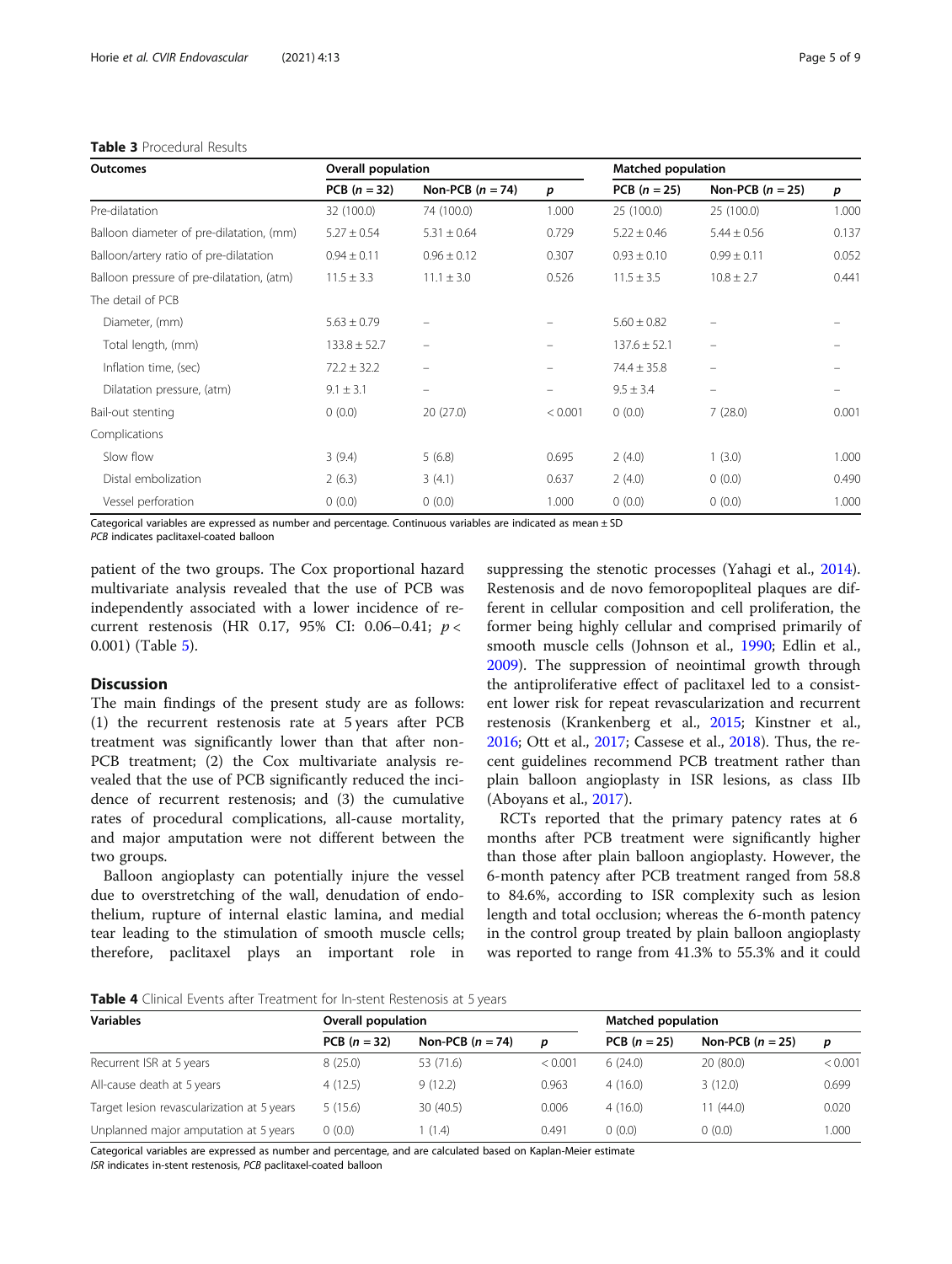<span id="page-5-0"></span>

not differ with the lesion complexity (Krankenberg et al., [2015](#page-7-0); Kinstner et al., [2016](#page-7-0); Ott et al., [2017;](#page-8-0) Cassese et al., [2018](#page-7-0)). The difference between the patency rates might be due to the difficulty associated with vessel preparation before PCB treatment. This study included patients with mainly Tosaka I and II lesions (84.0%) of relatively short length  $(126 \pm 57.4 \text{ mm})$ ; therefore, the patency rate after PCB treatment was high at 96.0% within one year, comparing to that in the previous reports (Krankenberg et al., [2015;](#page-7-0) Kinstner et al., [2016](#page-7-0); Ott et al., [2017](#page-8-0); Cassese et al., [2018\)](#page-7-0).

In the present study, the rate of Tosaka I and III lesions was significantly higher in the original non-PCB group before the matching. The possible reason of the discrepancy was the difference of the procedural success and the patency rate according to the severity of ISR patterns. The freedom from recurrent occlusion after plain PTA in Tosaka I ISR was reported to be 84.1% at 3 years; therefore, we might not tend to use PCB for focal ISR (Tosaka et al., [2012](#page-8-0)). On the other hand, instent occlusion was generally more difficult to achieve successful pre-dilatation (Grotti et al., [2016](#page-7-0)) and the bail-out stenting was performed in mainly Tosaka III instent occlusion in the present study. Consequently, the rate of patients with Tosaka III was significantly lower in both the original and matched PCB group. Moreover, the high rate of patients with stent-in-stent treatment might influence of the poor patency rate in the non-PCB group.

As a previous report demonstrated that the patency after PCB was lower in Tosaka III lesions than in the others (Grotti et al., [2016](#page-7-0)), it might be better to observe patients carefully after stenting in femoropopliteal lesions and to treat early-staged ISR lesions using PCB.

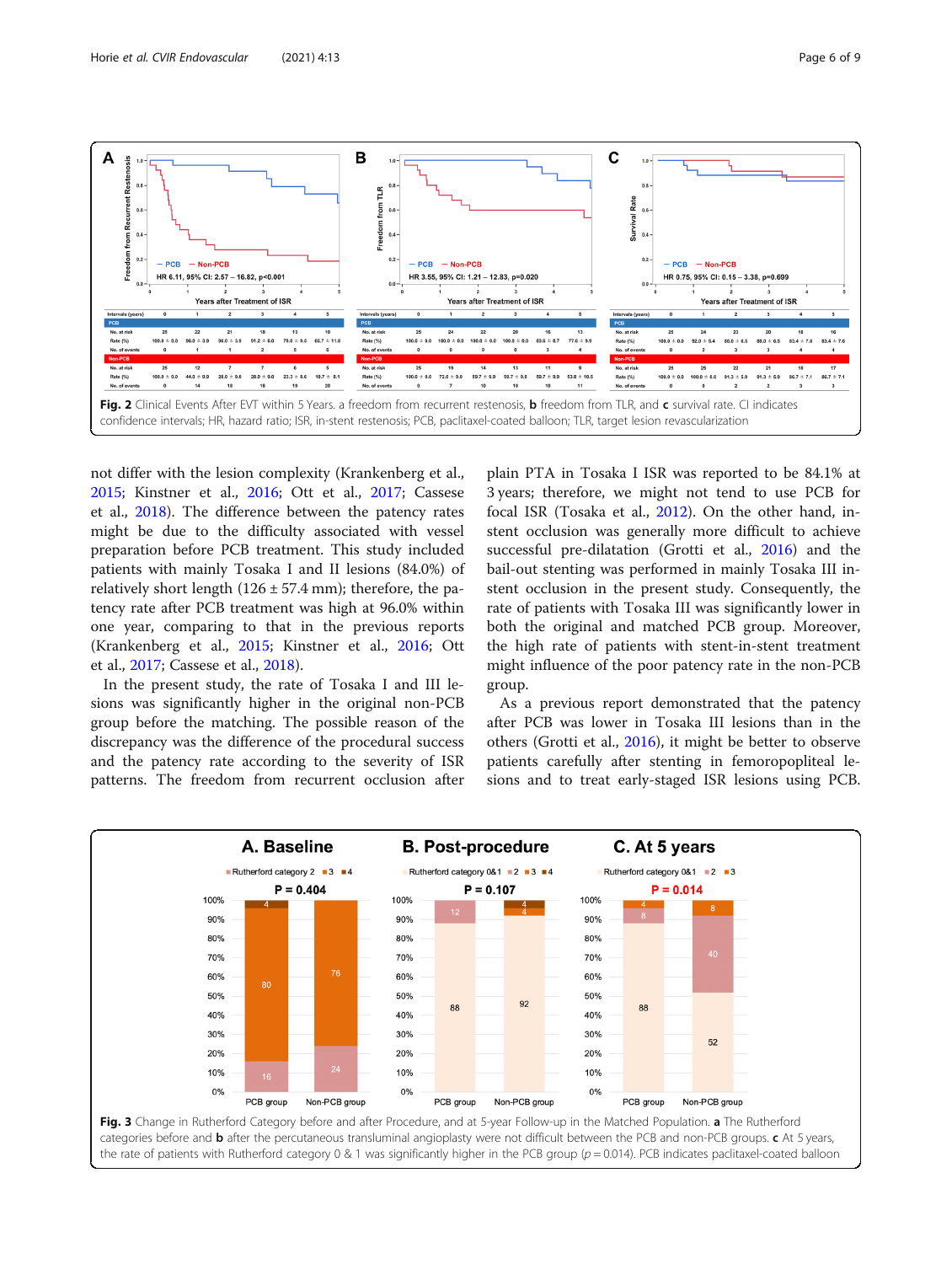| <b>Variables</b>                       | <b>Univariable</b> |               |         | <b>Multivariable</b> |               |         |
|----------------------------------------|--------------------|---------------|---------|----------------------|---------------|---------|
|                                        | HR                 | 95% CI        | р       | <b>HR</b>            | 95% CI        | p       |
| Age, (per 1 year)                      | 1.03               | $0.92 - 1.03$ | 0.343   |                      |               |         |
| Male sex                               | 1.40               | $0.60 - 3.55$ | 0.460   |                      |               |         |
| Body mass index (per 1.0)              | 0.99               | $0.89 - 1.10$ | 0.835   |                      |               |         |
| Dyslipidemia                           | 0.83               | $0.37 - 1.80$ | 0.640   |                      |               |         |
| Diabetes mellitus                      | 1.24               | $0.51 - 2.77$ | 0.618   |                      |               |         |
| Current smoker                         | 1.58               | $0.61 - 3.64$ | 0.324   |                      |               |         |
| Chronic kidney disease                 | 1.52               | $0.65 - 4.16$ | 0.351   |                      |               |         |
| Hemodialysis                           | 1.12               | $0.18 - 3.78$ | 0.881   |                      |               |         |
| Use of cilostazol                      | 1.30               | $0.60 - 2.91$ | 0.505   |                      |               |         |
| Involvement of popliteal lesion        | 1.51               | $0.59 - 3.44$ | 0.370   |                      |               |         |
| Reference vessel diameter (per 1.0 mm) | 0.96               | $0.40 - 2.43$ | 0.925   |                      |               |         |
| ISR length (per 10.0 mm)               | 1.04               | $0.98 - 1.10$ | 0.172   | 1.04                 | $0.97 - 1.10$ | 0.251   |
| Tosaka type III (occlusion)            | 2.10               | $0.85 - 4.73$ | 0.102   | 1.39                 | $0.55 - 3.23$ | 0.463   |
| PACSS grade 4 of native lesions        | 1.05               | $0.40 - 3.58$ | 0.933   |                      |               |         |
| Tibial runoff $\leq$ 1                 | 1.65               | $0.72 - 3.61$ | 0.224   |                      |               |         |
| Use of PCB at ISR treatment            | 0.16               | $0.06 - 0.39$ | < 0.001 | 0.17                 | $0.06 - 0.41$ | < 0.001 |

<span id="page-6-0"></span>Table 5 Predictors of Recurrent Restenosis within 5 Years after Treatment of In-stent Restenosis in the Matched Population

CI indicates confidence interval, HR hazard ratio, ISR in-stent restenosis, PACSS Proposed Peripheral Arterial Calcium Scoring System, PCB paclitaxel-coated balloon

On the other hand, the current meta-analysis demonstrated that debulking devices improved the patency after PTA in patients with complex ISR lesions (Li et al., [2020](#page-7-0)). Particularly, a combination of laser atherectomy (LA) and PCB was reported to be more effective in reducing the TLR rate within 2 years in Tosaka II and III ISR lesions than LA and plain balloon angioplasty (Kokkinidis et al., [2020;](#page-7-0) van den Berg et al., [2014\)](#page-8-0). In PCB treatment, lesion modification might be effective in overcoming the complex femoropopliteal ISR lesions.

Liistro et al. demonstrated that PCB reduced the rates of recurrent restenosis and TLR within one year significantly more than plain balloon angioplasty in ISR patients with diabetes and a high prevalence of critical limb ischemia (Liistro et al., [2014](#page-7-0)); however, they showed that the benefit provided by PCB was not evident at 3 years (Grotti et al., [2016\)](#page-7-0). On the other hand, although the patency after PCB treatment decreased gradually from 96.0% at 2 years to 65.7% at 5 years in this study, the patency rate was superior at 5 years to that after plain PTA treatment significantly. The possible reasons of the low rate of this phenomenon, known as "late catch-up," might be due to the difference of patient characteristics. As mentioned above, the PCB group of this study included mainly claudicants and Tosaka II ISR lesions rather than the previous study which had patients with complex characteristics such as diabetes (100.0%), critical limb ischemia (75.0%) and Tosaka III lesions (51.0%) (Grotti et al., [2016;](#page-7-0) Liistro et al., [2014](#page-7-0)). These characteristics were associated with poor long-

term patency after PCB treatment in patients with de novo femoropopliteal lesions (Laird et al., [2019\)](#page-7-0); therefore, the adverse conditions of PAD patients might influence the patency also in ISR lesions.

The results of a recent meta-analysis aroused concern about an increased risk of death associated with the use of paclitaxel-based devices in lower-limb EVT for PAD (Katsanos et al., [2018](#page-7-0)). Whereas the latest large-scale RCT comparing paclitaxel-coated and uncoated devices demonstrated that use of coated devices did not increase the mortality of PAD patients within 4 years (Nordanstig et al., [2020\)](#page-7-0). The concern about safety of paclitaxel-coated devices is still inconclusive. Although this study was retrospective and included quite small number of PAD patients, there was not difference in mortality within 5 years between patients treated with and without PCB.

#### Study limitations

This study has several limitations. First, it was a singlecenter trial with a small sample size. Therefore, the shortcoming of this study was small number of patients to support meaningful statistics, and especially a valid multivariable analysis. Moreover, this was retrospective; therefore, the follow-up rate was not high. Accordingly, outcomes should be read with extreme cautiousness. Second, because the study duration was 6 years, there was a possibility of bias over time in deciding the EVT procedure. Third, the endpoints were adjudicated by independent observers but not by an external core laboratory. Finally, although we performed PS matching to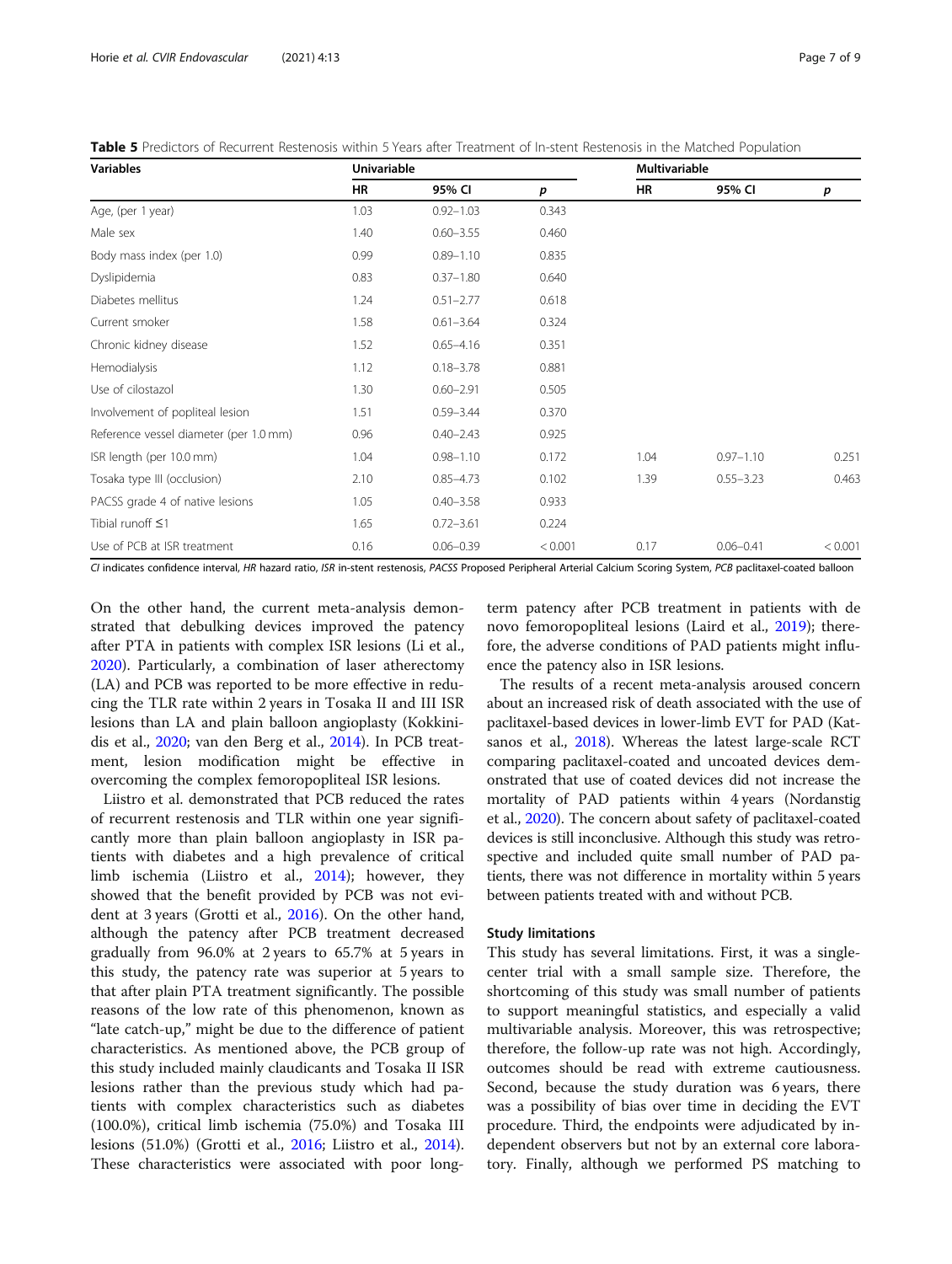<span id="page-7-0"></span>adjust for the differences in baseline clinical and procedural characteristics between the two groups, potential bias could not be excluded in this study, and might have affected the conclusions.

# Conclusions

At 5 years, patients with femoropopliteal ISR lesions treated through PCB showed significantly lower recurrent restenosis and TLR rates than those who underwent non-PCB treatment.

#### Abbreviations

BNS: Bare-nitinol stent; CI: Confidence interval; EVT: Endovascular therapy; HR: Hazard ratio; ISR: In-stent restenosis; LA: Laser atherectomy; PACS S: Proposed Peripheral Arterial Calcium Scoring System; PAD: Peripheral arterial disease; PCB: Paclitaxel-coated balloon; PS: Propensity score; PTA: Percutaneous transluminal angioplasty; TASC: Trans-Atlantic Inter-Society Consensus; TLR: Target lesion revascularization

#### Acknowledgements

The authors are very grateful to Kaori Saito, Shizuka Nishimagi, and Saori Ichijo for their support in data collection and analysis of catheterization findings.

#### Authors' contributions

The roles of all authors are listed as follows: KH: Conceptualization, Methodology, Data Curation, Writing - Original Draft. AT: Writing, Data Curation - Review & Editing. KS: Supervision. MT: Formal analysis. NI: Supervision. The authors read and approved the final manuscript.

#### Funding

This study was not supported by any funding.

#### Availability of data and materials

Please contact author for data requests.

#### Ethics approval and consent to participate

All procedures performed in studies involving human participants were in accordance with the ethical standards of the institutional (the approval number is 27–33) and with the 1964 Helsinki declaration and its later amendments. Informed consent was obtained from all individual participants included in the study.

#### Consent for publication

Consent for publication was obtained for every individual person's data included in the study.

#### Competing interests

The authors declare that they have no conflict of interest.

#### Author details

<sup>1</sup>Department of Cardiovascular Medicine, Sendai Kousei Hospital, 4-15 Hirose-cho, Aoba-ku, Sendai, Miyagi 980-0873, Japan. <sup>2</sup>Department of Cardiology, Tokyo Saiseikai Central Hospital, Tokyo, Japan. <sup>3</sup>School of Data Science, Yokohama City University, Kanagawa, Japan.

# Received: 3 December 2020 Accepted: 2 January 2021

#### References

Aboyans V, Ricco JB, Bartelink MEL, Björck M, Brodmann M, Cohnert T, Collet JP, Czerny M, De Carlo M, Debus S, Espinola-Klein C, Kahan T, Kownator S, Mazzolai L, Naylor AR, Roffi M, Röther J, Sprynger M, Tendera M, Tepe G, Venermo M, Vlachopoulos C, Desormais I, ESC Scientific Document Group (2018) 2017 ESC guidelines on the diagnosis and treatment of peripheral arterial diseases, in collaboration with the European Society for Vascular Surgery (ESVS): document covering atherosclerotic disease of extracranial carotid and vertebral, mesenteric, renal, upper and lower extremity arteries.

- Society of Cardiology (ESC) and of the European Society for Vascular Surgery (ESVS). Eur Heart J 39:763–816 Cassese S, Wolf F, Ingwersen M, Kinstner CM, Fusaro M, Ndrepepa G, Ibrahim T, Ott I, Lammer J, Krankenberg H, Fusaro M (2018) Drug-coated balloon
- angioplasty for Femoropopliteal in-stent restenosis. Circ Cardiovasc Interv. 11(12):e007055 Edlin RS, Tsai S, Yamanouchi D, Wang C, Liu B, Kent KC (2009) Characterization of
- primary and restenotic atherosclerotic plaque from the superficial femoral artery: potential role of Smad3 in regulation of SMC proliferation. J Vasc Surg 49:1289–1295
- Fanelli F, Cannavale A, Gazzetti M, Lucatelli P, Wlderk A, Cirelli C, d'Adamo A, Salvatori FM (2014) Calcium burden assessment and impact on drug-eluting balloons in peripheral arterial disease. Cardiovasc Intervent Radiol 37:898–907
- Gray WA, Keirse K, Soga Y, Benko A, Babaev A, Yokoi Y, Schroeder H, Prem JT, Holden A, Popma J, Jaff MR, Diaz-Cartelle J, Müller-Hülsbeck S (2018) IMPERI AL investigators. A polymer-coated, paclitaxel-eluting stent (Eluvia) versus a polymer-free, paclitaxel-coated stent (Zilver PTX) for endovascular femoropopliteal intervention (IMPERIAL): a randomised, non-inferiority trial. Lancet 392:1541–1551
- Grotti S, Liistro F, Angioli P, Ducci K, Falsini G, Porto I, Ricci L, Ventoruzzo G, Turini F, Bellandi G, Bolognese L (2016) Paclitaxel-eluting balloon vs standard angioplasty to reduce restenosis in diabetic patients with in-stent restenosis of the superficial femoral and proximal popliteal arteries: three-year results of the DEBATE-ISR study. J Endovasc Ther 23:52–57
- Iida O, Takahara M, Soga Y, Suzuki K, Hirano K, Kawasaki D, Shintani Y, Suematsu N, Yamaoka T, Nanto S, Uematsu M (2014) Shared and differential factors influencing restenosis following endovascular therapy between TASC (trans-Atlantic inter-society consensus) II class a to C and D lesions in the femoropopliteal artery. JACC Cardiovasc Interv. 7:792–798
- Johnson DE, Hinohara T, Selmon MR, Braden LJ, Simpson JB (1990) Primary peripheral arterial stenoses and restenoses excised by transluminal atherectomy: a histopathologic study. J Am Coll Cardiol 15:419–425
- Katsanos K, Spiliopoulos S, Kitrou P, Krokidis M, Karnabatidis D (2018) Risk of death following application of paclitaxel-coated balloons and stents in the femoropopliteal artery of the leg: a systematic review and meta-analysis of randomized controlled trials. J Am Heart Assoc 7:e011245. [https://doi.org/10.](https://doi.org/10.1161/JAHA.118.011245) [1161/JAHA.118.011245](https://doi.org/10.1161/JAHA.118.011245)
- Kinstner CM, Lammer J, Willfort-Ehringer A, Matzek W, Gschwandtner M, Javor D, Funovics M, Schoder M, Koppensteiner R, Loewe C, Ristl R, Wolf F (2016) Paclitaxel-eluting balloon versus standard balloon angioplasty in in-stent restenosis of the superficial femoral and proximal popliteal artery: 1-year results of the PACUBA trial. JACC Cardiovasc Interv 9:1386–1392
- Kokkinidis DG, Behan S, Jawaid O, Hossain P, Giannopoulos S, Singh GD, Laird JR, Valle JA, Waldo SW, Armstrong EJ (2020) Laser atherectomy and drug-coated balloons for the treatment of femoropopliteal in-stent restenosis: 2-year outcomes. Catheter Cardiovasc Interv 95:439–446
- Krankenberg H, Tübler T, Ingwersen M, Schlüter M, Scheinert D, Blessing E, Sixt S, Kieback A, Beschorner U, Zeller T (2015) Drug-coated balloon versus standard balloon for superficial femoral artery in-stent restenosis: the randomized femoral artery in-stent restenosis (FAIR) trial. Circulation. 132:2230–2236
- Laird JA, Schneider PA, Jaff MR, Brodmann M, Zeller T, Metzger DC, Krishnan P, Scheinert D, Micari A, Wang H, Masters M, Tepe G (2019) Long-term clinical effectiveness of a drug-coated balloon for the treatment of Femoropopliteal lesions. Circ Cardiovasc Interv 12:e007702
- Li X, Zhou M, Ding Y, Wang Y, Cai L, Shi Z. A systematic review and meta-analysis of the efficacy of debulking devices for in-stent restenosis of the femoropopliteal artery. J Vasc Surg. 2020;72:356–366.e5
- Liistro F, Angioli P, Porto I, Ricci L, Ducci K, Grotti S, Falsini G, Ventoruzzo G, Turini F, Bellandi G, Bolognese L (2014) Paclitaxel-eluting balloon vs. standard angioplasty to reduce recurrent restenosis in diabetic patients with in-stent restenosis of the superficial femoral and proximal popliteal arteries: the DEBATE-ISR study. J Endovasc Ther 21:1–8
- Nordanstig J, James S, Andersson M, Andersson M, Danielsson P, Gillgren P, Delle M, Engström J, Fransson T, Hamoud M, Hilbertson A, Johansson P, Karlsson L, Kragsterman B, Lindgren H, Ludwigs K, Mellander S, Nyman N, Renlund H, Sigvant B, Skoog P, Starck J, Tegler G, Toivola A, Truedson M, Wahlgren CM, Wallinder J, Öjersjö A, Falkenberg M. Mortality with Paclitaxel-Coated Devices in Peripheral Artery Disease. N Engl J Med. 2020 9. doi: [https://doi.org/10.](https://doi.org/10.1056/NEJMoa2005206) [1056/NEJMoa2005206](https://doi.org/10.1056/NEJMoa2005206). Epub ahead of print. PMID: 33296560